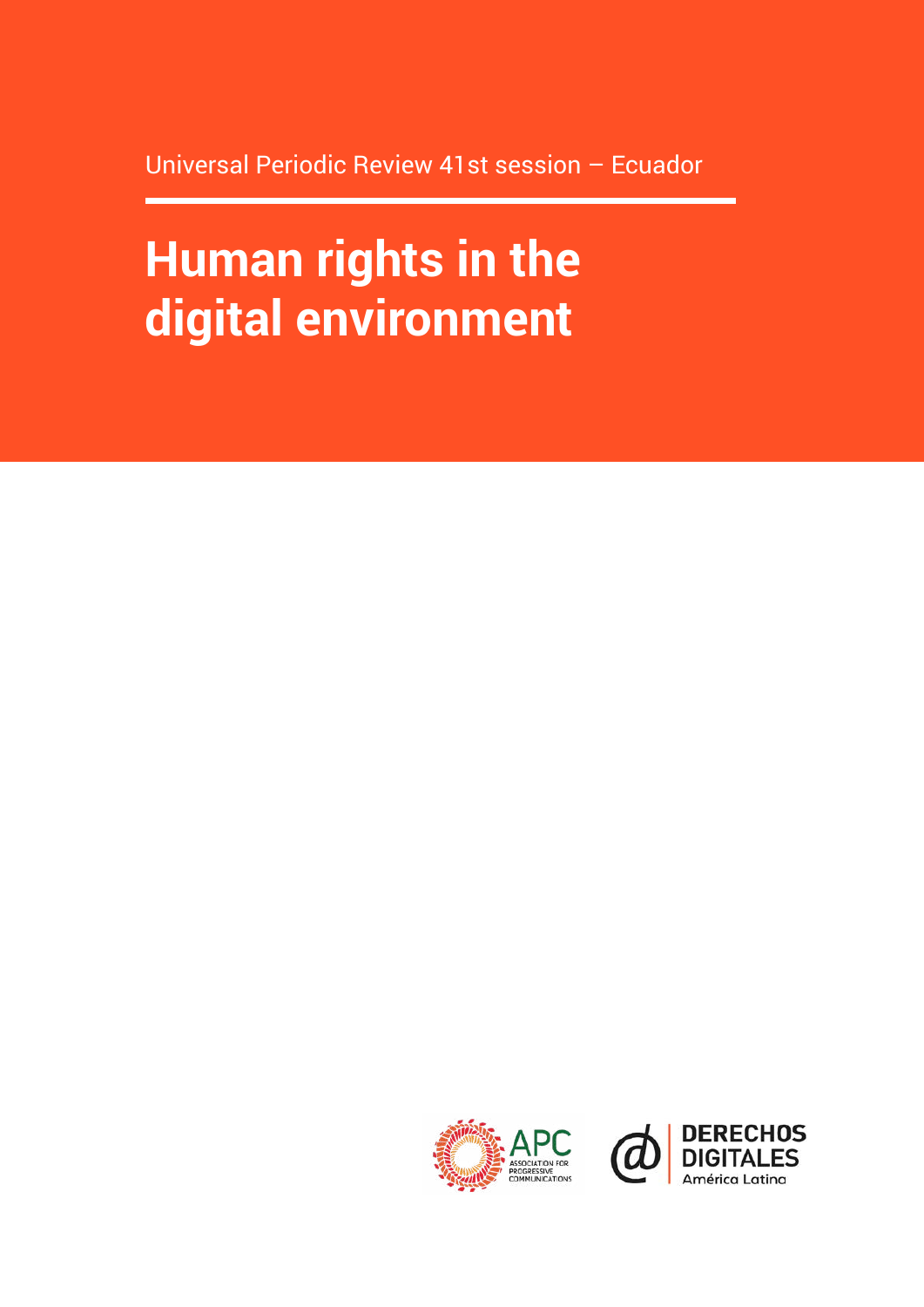Within the framework of the 41st cycle of the Universal Periodic Review of the United Nations (UPR), the Association for Progressive Communications (APC)<sup>1</sup> and Derechos Digitales<sup>2</sup> want to draw attention to some relevant aspects for the exercise of human rights in the digital environment in Ecuador. For this, we have prepared a detailed report (in Spanish)<sup>3</sup> with recommendations that could be implemented by the Ecuadorian state in favour of the entire population. We present here a summary of the most relevant elements.

# **IN WHAT CONTEXT IS THIS CONTRIBUTION PRESENTED?**

In recent years, Ecuador has limited the exercise of freedom of expression on the internet, restricting access to the network to prevent the population from being informed about the political situation in the country, especially in the context of social mobilisations in 2019. In addition, an increase in online violence against vulnerable groups based on xenophobia, homophobia and misogyny on social media platforms has been identified. The situation in the country has also been characterised by the criminalisation of digital security and the activists who promote it, as in the case of Ola Bini.

These situations have been documented by the Office of the Special Rapporteur for Freedom of Expression of the Inter-American Commission on Human Rights in 2018 and 2019.<sup>4</sup> In these reports, the Special Rapporteur has recommended that the Ecuadorian state respect and guarantee the full enjoyment of the rights to protest, freedom of expression, peaceful assembly, and political participation in accordance with Inter-American standards.

In our joint stakeholder report, we also followed up on recommendations from the previous UPR of Ecuador, regarding freedom of expression and its guarantee, specifically for journalists, communicators and human rights defenders, and we introduced additional recommendations.

<sup>1.</sup> The Association for Progressive Communications (APC) is an organisation in consultative status with ECOSOC that advocates the strategic use of information and communications technologies to advance human rights and social, environmental and gender justice. The APC network has 62 organisational members and 29 individual members active in 74 countries. <https://www.apc.org>

<sup>2.</sup> Derechos Digitales is a non-profit non-governmental organisation founded in 2005. It has consultative status to ECOSOC and its headquarters are in Santiago de Chile. Its work covers Latin America, and it is dedicated to the defence and promotion of human rights in the digital environment. https://www.derechosdigitales.org

<sup>3.</sup> The full report in Spanish is available at: [https://www.apc.org/sites/default/files/dd\\_apc\\_upr\\_ecuador\\_2022.pdf](https://www.apc.org/sites/default/files/dd_apc_upr_ecuador_2022.pdf) 

<sup>4.</sup> Some recommendations are available at: [https://www.oas.org/es/cidh/expresion/docs/informes/observaciones%20prelimin](https://www.oas.org/es/cidh/expresion/docs/informes/observaciones%20preliminares%20visita%20EC%202018.pdf)[ares%20visita%20EC%202018.pdf](https://www.oas.org/es/cidh/expresion/docs/informes/observaciones%20preliminares%20visita%20EC%202018.pdf)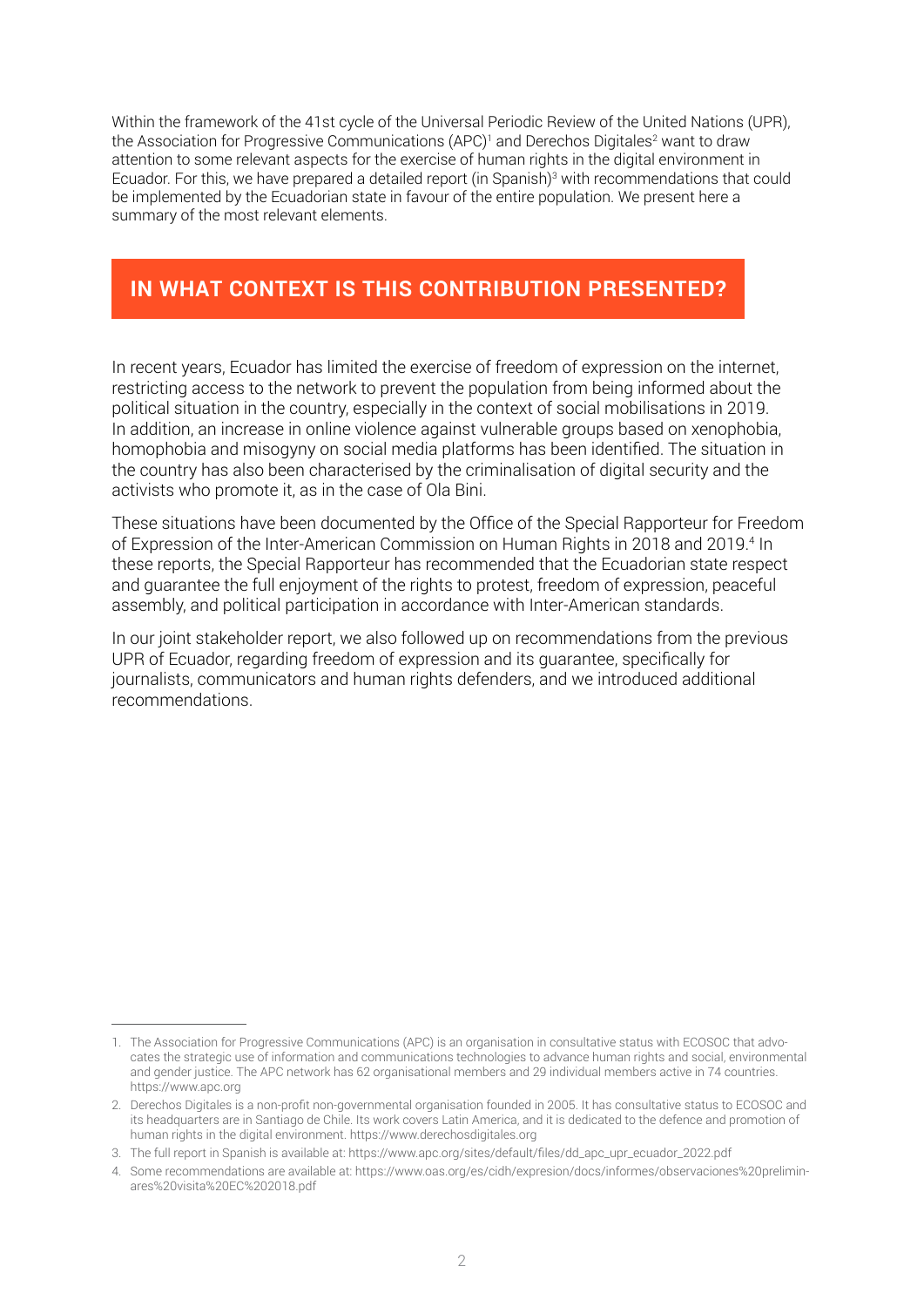# **RECOMMENDATIONS ON HUMAN RIGHTS IN THE DIGITAL ENVIRONMENT**

## **I. Freedom of expression and opinion**

Freedom of expression has not been guaranteed and respected in Ecuador. Journalists, communicators and rights defenders constantly receive attacks through social media platforms, while the legislation is not favourable for the media sector.

During the social mobilisations of 2019, violations of internet access were detected. In addition, temporary disruptions and interruptions of social media platforms, mobile communications and websites were detected and reported, which substantially interfered with the right of people to organise, communicate with their peers, receive information from independent and alternative sources, and gather and receive support.<sup>5</sup>

We recommend: That the Ecuadorian state refrain from interrupting internet access. Any measure that restricts people's ability to connect to the internet must be strictly justified through the principles of proportionality and necessity. In addition, we ask to revoke any attempt to criminalise or restrict the freedom of association and assembly and the right to protest online or offline.

#### **II. Criminalisation of encryption and the work of experts in digital security**

The work of experts in computer science and digital security is key to the protection of human rights in the digital environment. However, there is a dangerous trend towards the criminalisation of computer knowledge and the use of the criminal justice system to persecute those who defend digital rights and privacy. Such is the case of the Swedish activist Ola Bini, a renowned computer scientist and human rights activist, who was arrested in Ecuador in 2019, accused of cooperating with attempts to destabilise the government without convincing evidence and through a legal process with numerous irregularities.<sup>6</sup>

We recommend: Strengthening the protection of human rights defenders who are experts in information technology and digital security, as well as guaranteeing their rights in the framework of their activities. In addition, we recommend protecting and promoting the availability and use of encryption and anonymity technologies as tools for the defence of fundamental rights. Finally, we recommend evaluating and following up on the complaints of rights violations in the legal proceedings against digital security expert Ola Bini.

<sup>5.</sup> A report by APC, Digital Defenders Partnership, LaLibre.net, Tecnologías Comunitarias and Taller de Comunicación Mujer systematised the situation of digital rights in the context of the protests. It is available (in Spanish) at: [Ecuador\\_Informe\\_blo](https://www.apc.org/sites/default/files/Ecuador_Informe_bloqueos_e_interrupciones_red_octubre2019_CIDH_2.pdf)[queos\\_e\\_interrupciones\\_red\\_octubre2019\\_CIDH\\_2.pdf \(apc.org\)](https://www.apc.org/sites/default/files/Ecuador_Informe_bloqueos_e_interrupciones_red_octubre2019_CIDH_2.pdf)

<sup>6.</sup> We appreciate the contributions of Rodrigo Adriel Iturriza for the documentation and systematisation of the Ola Bini case. Please also see Amnesty International's public statement on the case: [https://www.amnesty.org/es/documents/](https://www.amnesty.org/es/documents/amr28/0871/2019/es/) [amr28/0871/2019/es](https://www.amnesty.org/es/documents/amr28/0871/2019/es/)